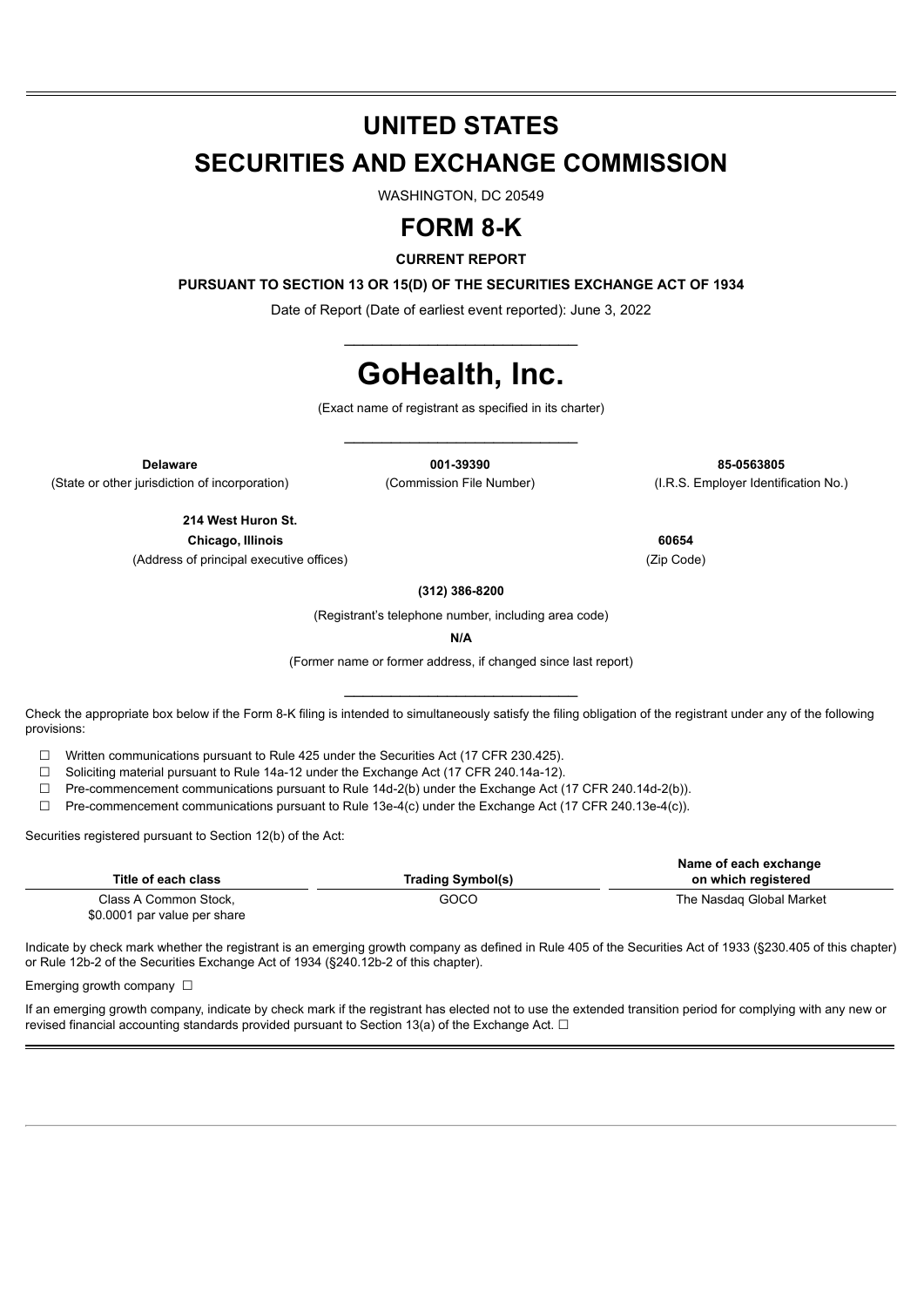#### **Item 5.02. Departure of Directors or Certain Officers; Election of Directors; Appointment of Certain Officers; Compensatory Arrangements of Certain Officers.**

#### *Executive and Director Transitions*

On June 3, 2022, the board of directors (the "Board") of GoHealth, Inc. (the "Company") appointed Vijay Kotte as the Company's Chief Executive Officer, to succeed Clinton P. Jones upon Mr. Jones's resignation as Chief Executive Officer, effective as of June 6, 2022 (the "Effective Date"). In connection with his appointment as Chief Executive Officer, Mr. Kotte has been appointed to the Board, effective as of the Effective Date, to serve as a Class I director, with a term expiring at the Company's annual meeting of stockholders to be held in 2024, and until his successor is duly elected and qualified or his earlier death, disqualification, resignation or removal.

Mr. Kotte brings more than 20 years of experience, developing and transforming innovative healthcare models and Medicare-focused platforms at public and private ventures. Since 2019, Mr. Kotte has served as Chief Solutions Officer and Executive Vice President, Strategy and Corporate Development at R1. In this role, he was responsible for R1's physician-focused operations, including growth, product development, and strategic initiatives. Prior to joining R1, Mr. Kotte was the Chief Value Officer for DaVita Medical Group with accountability for strategy, M&A, carrier/payor contracting, performance, and operations. Before that, he was the Chief Financial Officer for DaVita Medical Group, President and Chief Operating Officer of Medicare operations for Meridian Health Plan, and President of the Midwest region for WellCare Health Plans.

Mr. Kotte holds a Bachelor's degree in Business Administration with a focus on Finance and Organizational Management from Emory University and a MBA from Kellogg School of Management, Northwestern University. The Company believes that Mr. Kotte's expertise in innovative healthcare models, public company financial operations, strategy and leadership qualify him to serve on the Board. There are no transactions between the Company and Mr. Kotte that would be required to be reported under Item 404(a) of Regulation S-K.

Additionally, the Board appointed Jason Schulz as the Company's Chief Financial Officer, to succeed Travis Matthiesen as of the Effective Date.

Mr. Schulz brings over 16 years of experience in various finance executive positions within the healthcare sector, including payors, hospital systems, and risk bearing physician groups. Most recently, Mr. Schulz served as President, Pacific Northwest Region at OptumCare. Before that, he was the Chief Financial Officer of DaVita Medical Group, prior to its divestiture to OptumCare in 2019. He has also held CFO roles at NextMed and Mercy Health Plan. Mr. Schulz began his career at Great West Healthcare in Denver, Colorado and later moved to Cigna after helping to manage a successful sale of the company.

Mr. Schulz holds a Bachelor's degree in Business Administration from the University of Northern Colorado, has a MBA from Washington University of St. Louis, and is a Certified Management Accountant. There are no transactions between the Company and Mr. Schulz that would be required to be reported under Item 404(a) of Regulation S-K.

Effective as of the Effective Date, Brandon M. Cruz, the Company's Co-Founder, Chief Strategy Officer, Special Advisor to the Executive Team and Co-Chair of the Board of Directors, has resigned from his positions as Chief Strategy Officer and Special Advisor to the Executive Team. Mr. Cruz will continue to serve as Non-Executive Co-Chair of the Board and as a Class II director of the Company and will be compensated in accordance with the terms of his Separation Agreement, as described below.

Additionally, effective as of the Effective Date, in connection with his resignation as Chief Executive Officer, Clinton P. Jones, the Company's Co-Founder, Chief Executive Officer and Co-Chair of the Board of Directors, has been appointed as the Executive Chair of the Board, with a term expiring on December 31, 2022 or his earlier death, disqualification, resignation or removal. Following the expiration of such term, Mr. Jones will continue to serve as a Class III director of the Company. In his new role as a continuing Class III director of the Company following the expiration of his term of employment as Executive Chair, Mr. Jones will be compensated in accordance with the terms of his amended and restated employment agreement, as described below.

In addition, effective as of the Effective Date, James A. Sharman no longer serves as President of the Company.

#### *Employment Agreements*

The Company has entered into an employment agreement with Mr. Kotte in connection with his appointment as Chief Executive Officer (the "Kotte Employment Agreement") and an employment agreement with Mr. Schulz in connection with his appointment as Chief Financial Officer (the "Schulz Employment Agreement"). Additionally, the Company has entered into an amended and restated employment agreement with Mr. Jones in connection with his resignation as Chief Executive Officer and his appointment as Executive Chair of the Board (the "Jones A&R Employment Agreement") and a separation agreement with Mr. Cruz in connection with his resignation as Chief Strategy Officer and Special Advisor to the Executive Team (the "Cruz Separation Agreement").

Under the Kotte Employment Agreement and the Schulz Employment Agreement:

• Mr. Kotte and Mr. Schulz are entitled to annual base salaries of \$900,000 and \$500,000, respectively and have target annual cash bonuses equal to 100% and 80% of annual base salary, respectively; provided that, in 2022, Mr. Kotte's annual bonus will not be pro-rated and will be no less than 50% of his annual base salary and Mr. Shulz's annual bonus will be no less than \$200,000;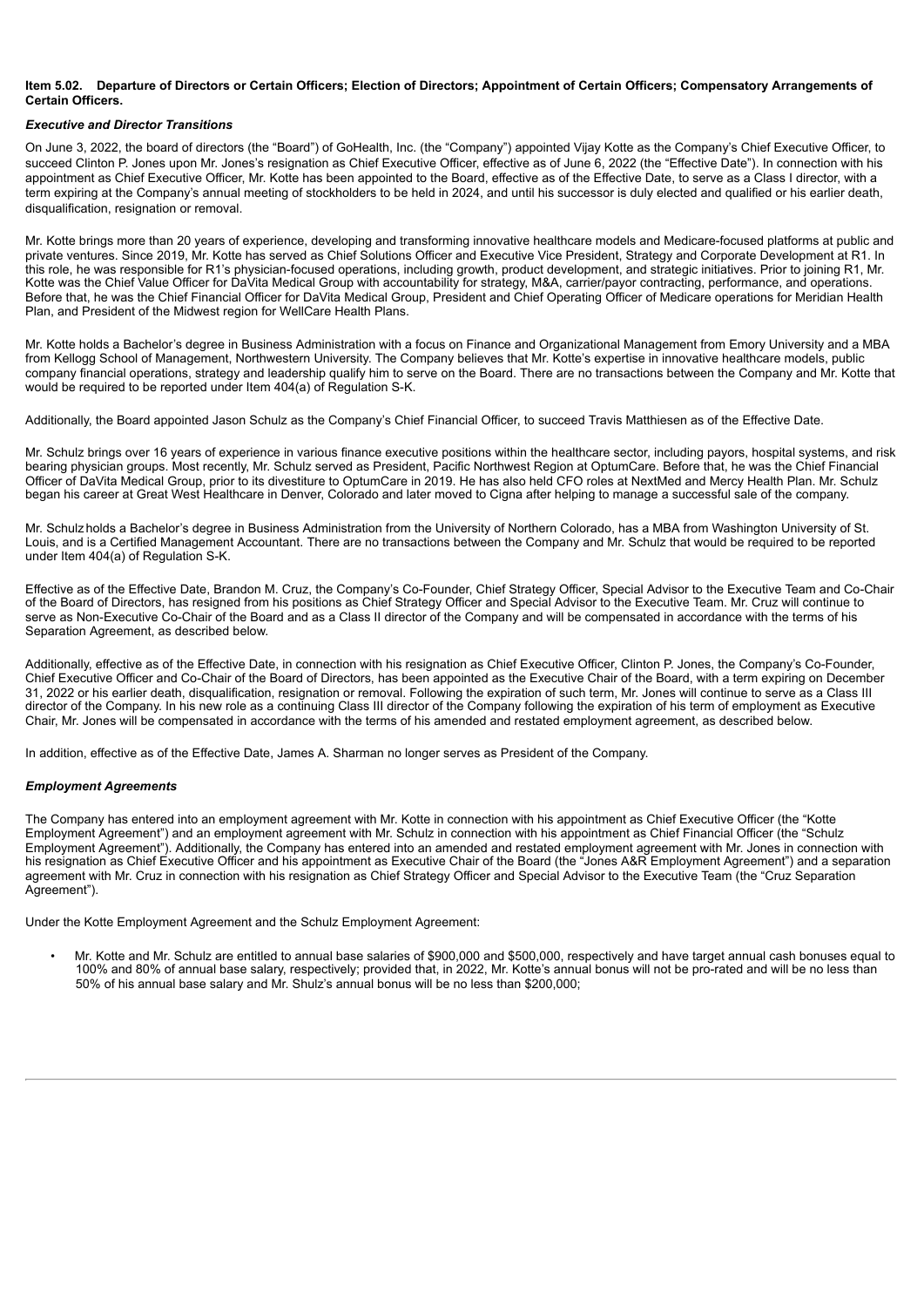- Mr. Kotte and Mr. Schulz are entitled to the following equity awards under the Company's 2021 Inducement Award Plan (the "Inducement Plan"), subject to the approval of the Board:
	- On the executive's first day of employment, options with respect to 2,833,333 and 1,000,000 shares of Company common stock, respectively, vesting in four equal installments on the first four anniversaries of the grant date; provided that, in the event the executive is terminated without cause during the 90 Day Acceleration Period (as defined below), then, effective as of immediately prior to such termination of employment, all unvested options shall vest and become exercisable in full;
	- Subject to the executive's continued employment on the day immediately following the registration of sufficient shares under the Inducement Plan on Form S-8:
		- Restricted stock units with respect to 5,666,667 and 2,000,000 shares of Company common stock, respectively, all of which shall be fully vested on the date of grant; provided that, if the executive terminates his employment without good reason prior to the 12 month anniversary of his start date, any shares of Company common stock received in settlement of such RSUs shall be forfeited for no consideration and the executive shall repay to the Company the amount of any gain realized by the executive upon the sale of any shares received in settlement of such RSUs;
		- Performance stock units with respect to 1,416,667 and 1,500,000 shares of Company common stock, respectively, vesting on the third anniversary of the date of grant in the following percentages based on volume weighted average price performance over such three year period ("Three Year VWAP"): (i) 50% if the Three Year VWAP is equal to or greater than \$2.00 but less than \$3.00; (ii) 100% if the Three Year VWAP is equal to or greater than \$3.00 but less than \$4.00; (iii) 150% if the Three Year VWAP is equal to or greater than \$4.00 but less than \$6.00; and (iv) 200% if the Three Year VWAP is equal to or greater than \$6.00, in each case subject to the executive's continued employment on the vesting date; provided that:
			- In the event the executive is terminated by the Company without cause or resigns for good reasons during the 90 day period immediately preceding the three year anniversary of the vesting date (the "90 Day Acceleration Period"), then such performance stock units shall continue to vest on such three year anniversary based on actual performance; and
			- In the event of a change in control (as defined in the Inducement Plan) (i) prior to the 18 month anniversary of the effective date of the executive's employment agreement, such performance stock units shall vest immediately prior to such change in control at the greater of target level and actual performance assuming the Three Year VWAP is equal to the per-share transaction price in connection with such change in control; and (ii) on or after the 18 month anniversary of the effective date of the executive's employment agreement, such performance stock units shall vest immediately prior to such change in control at the greater of target level and actual performance assuming the Three Year VWAP measurement period ends on the date immediately prior to the change in control (unless the per-share transaction price in connection with such change in control is greater than or equal to \$6.00, in which case such performance stock units shall vest at 200%).
- Beginning in 2023, Mr. Kotte and Mr. Schulz are entitled to annual equity awards under the Company's 2020 Incentive Award Plan (the "Incentive Plan") in forms and amounts to be determined by the Board or the Compensation Committee of the Board in its discretion; provided that each of Mr. Kotte and Mr. Schulz's annual awards shall be made with respect to no less than 5,000,000 and 1,000,000 shares of Company common stock, respectively; provided further that such minimum share amounts shall have a maximum grant date dollar value of no more than \$15,000,000 and \$3,000,000 respectively and no more than 25% of each annual award shall consist of time-vesting restricted stock units.
- In the event of a termination of the executive by the Company without cause or the executive's resignation with good reason, (i) Mr. Kotte will receive two years of salary continuation, 200% of his pro-rata annual bonus for the year of termination, and two years of COBRA premium reimbursements; and (ii) Mr. Schulz will receive one year of salary continuation, 100% of his pro-rata annual bonus for the year of termination, and one year of COBRA premium reimbursement (unless such termination occurs within the 12 month period immediately following a change in control, in which case such periods and percentages for Mr. Schulz shall be two years, 200%, and two years, respectively), in each case subject to the executive executing a release of claims in favor of the company and complying with any restrictive covenants through the period of payment.
- Mr. Kotte and Mr. Schulz are each subject to a restrictive covenant agreement, including a perpetual confidentiality covenant, an invention assignment provision, and post-employment non-competition and non-solicitation covenants lasting for two-years post-employment for Mr. Kotte and one-year for Mr. Schulz (extended to two years if Mr. Schulz's termination occurs within 12 month period immediately following a change in control).

Under the Jones A&R Employment Agreement, which will automatically terminate effective as of December 31, 2022 (at which time Mr. Jones will no longer be an employee but will continue to serve as Chair of the Board), Mr. Jones will receive an annual base salary of \$500,000. Mr. Jones will also receive two stock appreciation right awards under the Company's incentive plan,